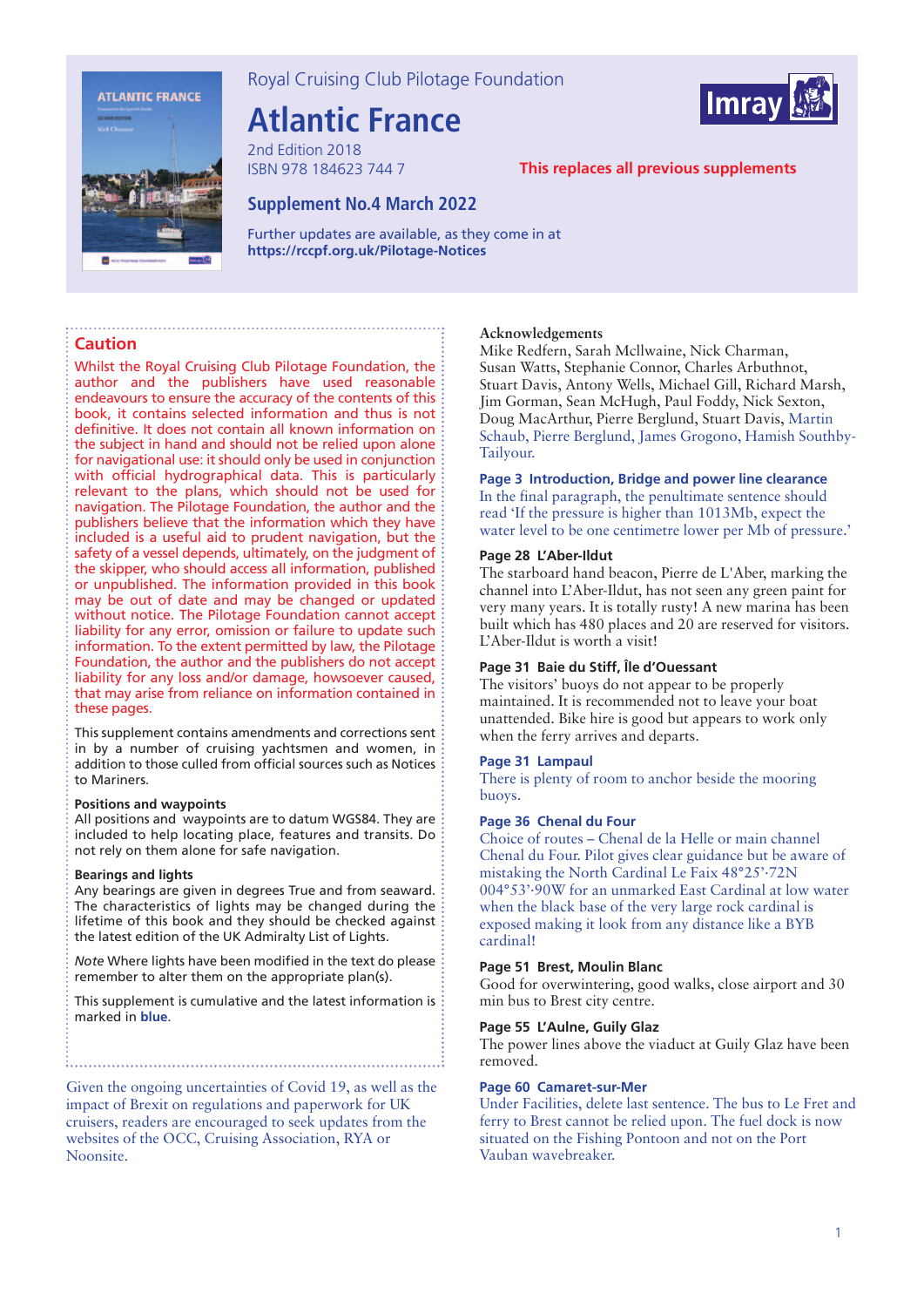## **Page 78 St Evette**

Fuel is not available at St Evette. The facility was removed some years ago.

## **Page 108 Îles de Glenan, Anchorage No 4 La Chambre**

The moorings in La Chambre are the new sea-bed friendly type and are reported to be in good condition.

### **Page 112 Port-La- Forét**

There is a highly recommended fish market, Les Viviers de La Forét. To find it, turn left just across the causeway.

## **Page 138 Lorient, Locmiquelic (St Catherine's)**

A drying rubber walkway and pontoons have been installed to the north of the Capitainerie.

# **Page 147 Locmaria, Île de Groix**

There are now about 10 (not 20) mooring buoys outside Locmaria harbour.

## **Page 160 Le Palais, Belle Île**

There are now some rubber walk ashore pontoons in the south corner of the Avant Port.

# **Page 169 Saint-Gildas, Île Houat**

There are now showers available next to the Capitainerie.

## **Page 175 Port Haliguen**

There are very significant improvements underway until 2020. The heavy machinery involved creates considerable noise and dirt during the working week. Visitors now seem to be directed to the east basin following the major refurbishment. There is a nice beach just outside the marina.

## **Page 184 Chart Golfe du Morbihan**

Anchorage No 5 is shown on the chart in an incorrect position. It should be marked in a position 1M southwest of the position shown on the chart to a location off Pointe de Berchis at 47°34'·950N 2°54'·446W.

#### **Page 186 Golfe du Morbihan**

The large scale chart, SHOM 7137 is a brilliant chart for exploring the area.

#### **Page 187 Central Morbihan Anchorage No 4**

There is a very good public walk round the edge of Île Berder, with a low tide causeway and short walk into Larmor Barden, but the tide rises very quickly. The anchorage is good.

## **Page 187 Central Morbihan Anchorage No 6**

Bike rental is available for low cost.

# **Page 187 Central Morbihan Anchorage No 8**

No 23 Bus takes you to Vannes in 24 mins which is a great alternative if you do not have time to make it up the channel to Vannes marina. Bike rental available for a low cost. No deposit required and no locks provided (trust is high on the island!)

## **Page 188 Central Morbihan Anchorage No 10**

This anchorage is excellent in heavy weather. There is a pleasant 30-minute walk to the Arradon waterfront and a good restaurant.

## **Page 188 Central Morbihan Anchorage No 11**

Pontoon berths available on W side of small pier only. Beware of shallows on E side of pontoon. Note the structure of the pontoons differs from the Navionics chart.

#### **Page 188 Morbihan**

Good little anchorage in 2m SW of Île Brannec sheltered in NE wind.

## **Page 200 Pénerf**

There is now only one visitors mooring near the isolated danger mark. There is a shower adjacent to the toilets next to the lifeboat station but it requires a card from the Capitainerie for access.

## **Page 208 La Vilaine, Cran Bridge**

Jetty on south bank on the downstream side for boats waiting for the bridge to open. The get ready signal is one red and one green. The bridge is normally opened on demand subject to giving 24 hours notice. See details on www.lavilaine.com

## **Page 209 La Vilaine, Redon Marina**

Visitors' pontoon is situated just outside the lock to the grand basin on the northwest side of the basin. Minimum depth in Redon Marina is reported to be 2m. Fuel berth is now situated outside the basin on the port side of the inlet channel next to a derelict tug. Self-service diesel available with payment by credit card.

## **Page 217 Le Croisic**

Drying out against the wall on the outside at Port de Plaisance is not recommended due to the unevenness of the bottom.

## **Page 225 La Loire**

The tidal strategy for pilotage from St Nazaire to Nantes is based on tide times for Nantes. To make this clearer in the pilot book please add 'Nantes' after low water in line 1 and again in line 6 when referring to high water.

#### **Page 252 Bourgenay**

Entrance channel has reduced depth. Stay close to north side of channel when entering between harbour walls after Port entry point.

# **Page 260 Marans**

The bridge and lock open on demand and require 24 hours' notice. Telephone numbers are in the Information box under Communications.

#### **Page 281 Rochefort**

There is now only one lifting bridge which is between Bassin no 1 and Bassin No 2. The Capitainerie is situated adjacent to the cranes.

#### **Page 301 La Gironde, Pass Sud (Passe de Grave)** It is reported that the Passe du Sud/de Grave is effectively closed. Apart from the landfall buoy (45°30'·4N 01°15'·5W) all the others have been removed. Storms have

shifted the banks so the entrance is no longer viable even in benign conditions.

La Gironde, Passe Sud is open (subject to the usual caveats) and the buoyage is as per updated paper and digital charts. However, Passe Sud is not always open due to the shifting sand banks and care should be taken. Grande Passe de L'Ouest is a more reliable channel.

## **Page 307 Royan**

Royan de-mast facilities include a 1·5 tonne crane but is limited to masts under 15m and under 300kg. Maximum engine weight lift is 1,000kg and maximum boat weight is 26 tonnes using a travel-lift.